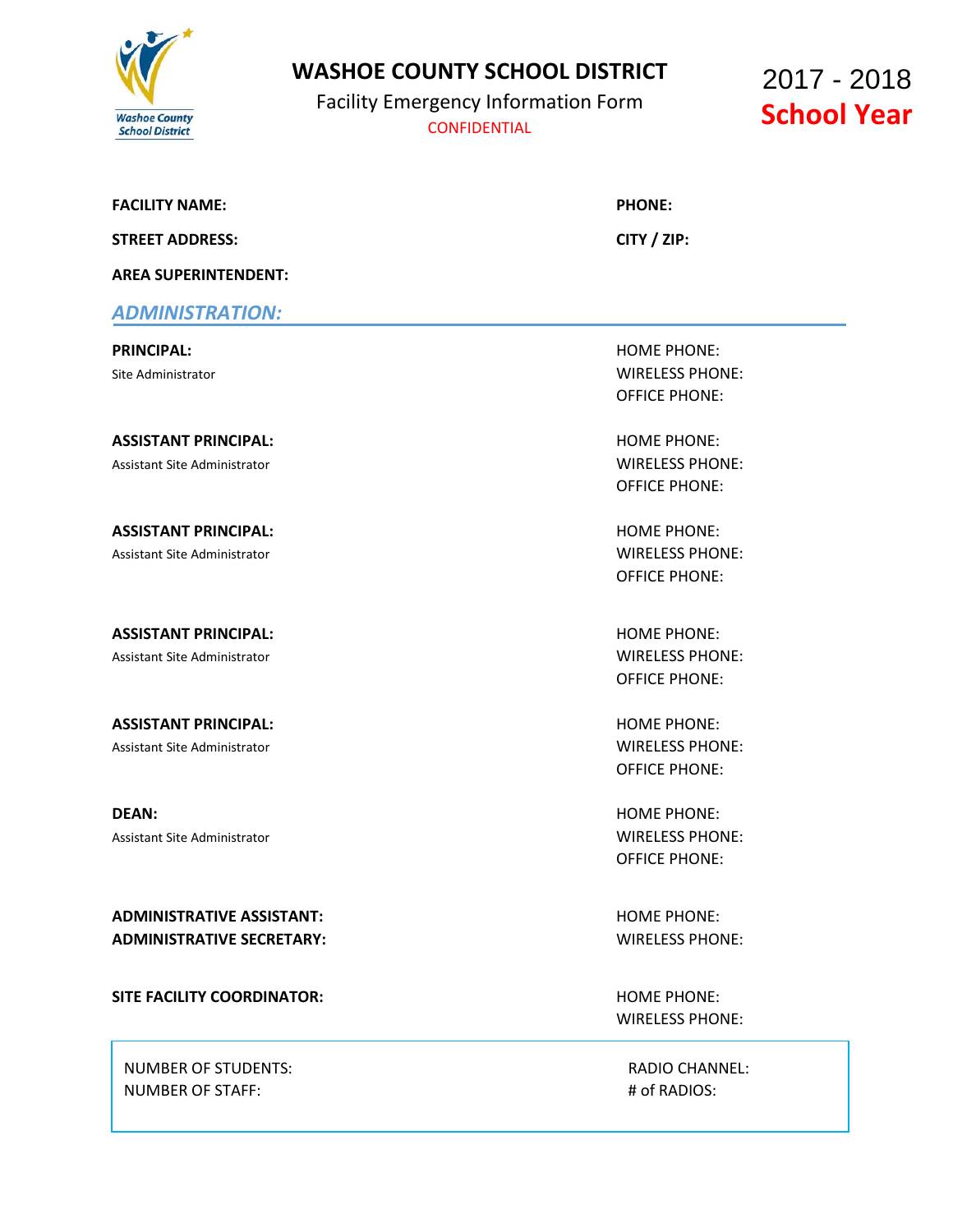

**WASHOE COUNTY SCHOOL DISTRICT**  2017 - 2018

Facility Emergency Information Form **CONFIDENTIAL** 

# *SCHOOL INCIDENT RESPONSE TEAM (SIRT):*

Each essential function has a description and checklist within the WCSD School / Site Emergency Plan. Each position should have a different staff member assigned to it as the primary contact. A site may not have enough personnel to fully staff every position so duplication personnel may be necessary.

### *Command Staff*

**INCIDENT COMMANDER:** WIRELESS PHONE: Alternate: OFFICE PHONE:

**PUBLIC INFORMATION OFFICER:** WIRELESS PHONE: Alternate: Contract Contract Contract Contract Contract Contract Contract Contract Contract Contract Contract Contract Contract Contract Contract Contract Contract Contract Contract Contract Contract Contract Contract Cont

**LIAISON OFFICER:** WIRELESS PHONE: Alternate: Contract Contract Contract Contract Contract Contract Contract Contract Contract Contract Contract Contract Contract Contract Contract Contract Contract Contract Contract Contract Contract Contract Contract Cont

### *General Staff*

Alternate: OFFICE PHONE:

**Code Blue/Medical Lead:** WIRELESS PHONE: Alternate: Contract Contract Contract Contract Contract Contract Contract Contract Contract Contract Contract Contract Contract Contract Contract Contract Contract Contract Contract Contract Contract Contract Contract Cont

**Student / Staff Care Lead:** WIRELESS PHONE: Alternate: OFFICE PHONE:

**Building and Infrastructure Lead:** WIRELESS PHONE: Alternate: Contract Contract Contract Contract Contract Contract Contract Contract Contract Contract Contract Contract Contract Contract Contract Contract Contract Contract Contract Contract Contract Contract Contract Cont

**Site Security Lead:** WIRELESS PHONE: Alternate: OFFICE PHONE:

**Crisis Support Lead:** WIRELESS PHONE: Alternate: Contract Contract Contract Contract Contract Contract Contract Contract Contract Contract Contract Contract Contract Contract Contract Contract Contract Contract Contract Contract Contract Contract Contract Cont

**Light Search and Rescue Lead:** WIRELESS PHONE: Alternate: OFFICE PHONE:

**SAFETY OFFICER:** WIRELESS PHONE:

**Scribe:** WIRELESS PHONE: Alternate: OFFICE PHONE: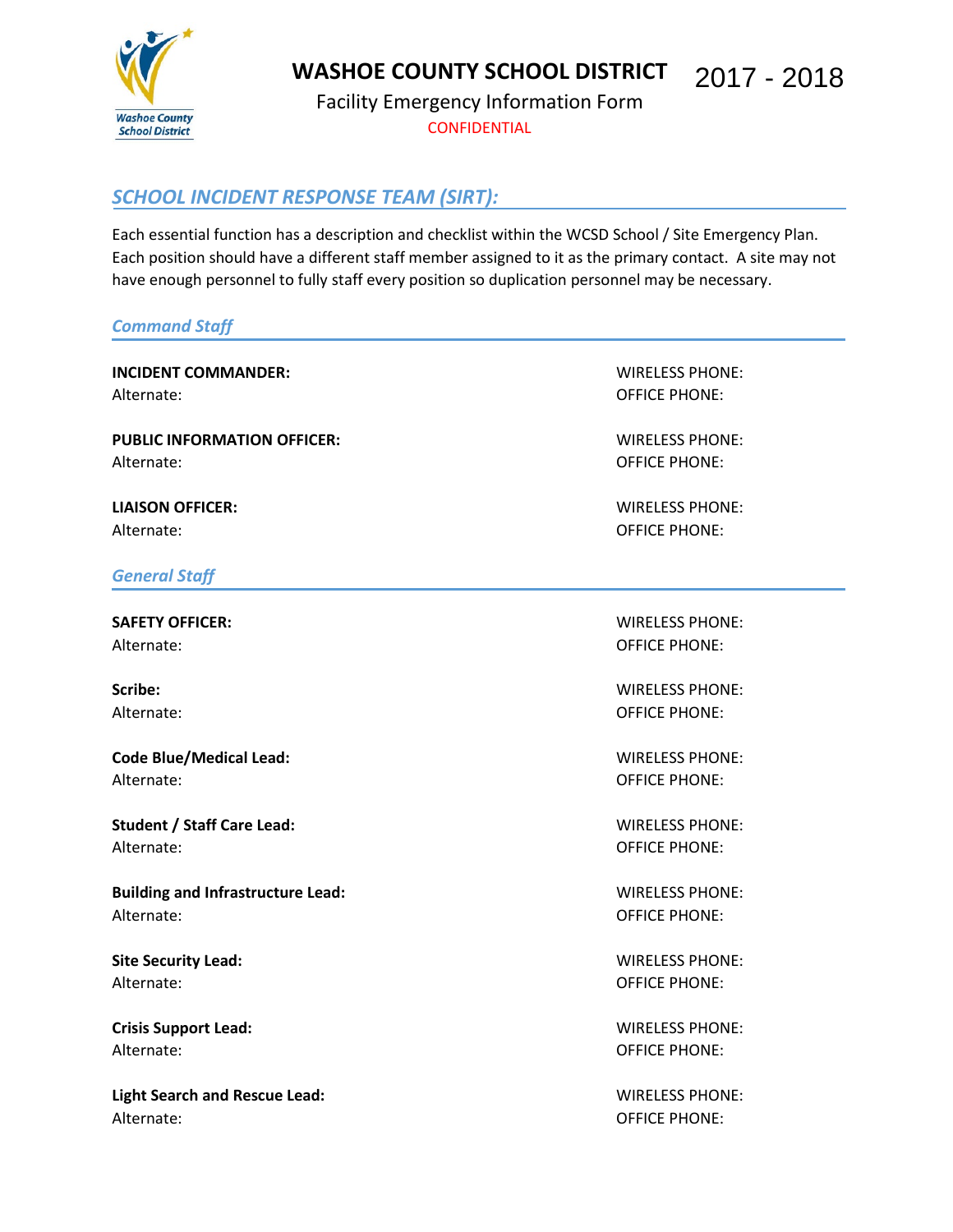

# **WASHOE COUNTY SCHOOL DISTRICT**

2017 - 2018

Facility Emergency Information Form **CONFIDENTIAL** 

# **CODE BLUE TEAM**



# **INCIDENT COMMAND STRUCTURE**



NOTE: The ICS organization is designed to be flexible and scalable to reflect the variety of needs and relative complexity of incidents. It may not be necessary to fill all positions for every incident. It may also be necessary to add positions if the incident complexity dictates.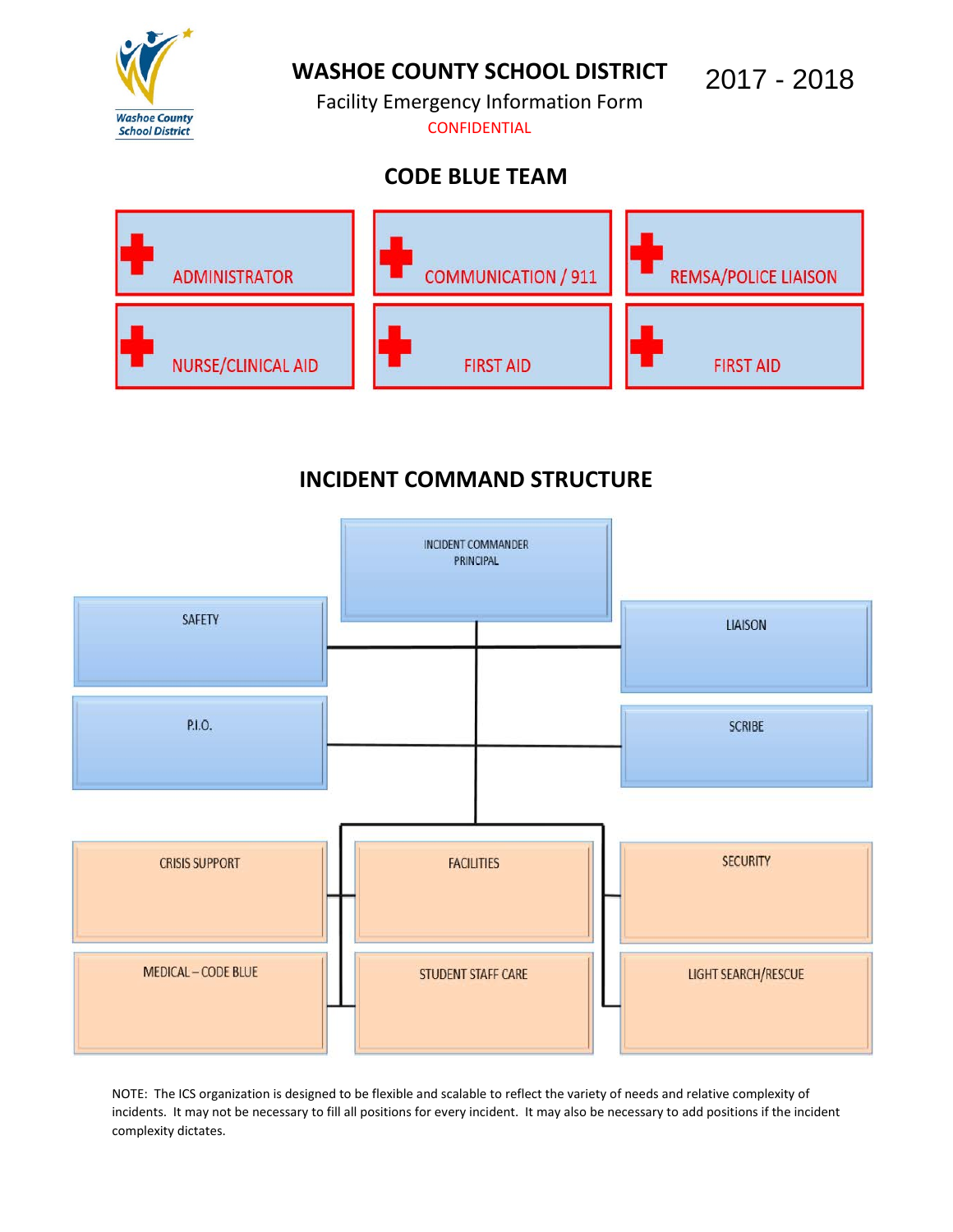

#### **WASHOE COUNTY SCHOOL DISTRICT**  2017 - 2018

Facility Emergency Information Form **CONFIDENTIAL** 

# *EMERGENCY SITES (Command and Evacuation)*

**Interior Command Post: Phone: Exterior Command Post: Primary Evacuation Area: Secondary Evacuation Area: Primary OFF SITE Evacuation Area: Secondary OFF SITE Evacuation Area: Parent / Student Reunification Area:**

### *PROGRAM PROVIDER INFORMATION*

### *Before School*

| <b>School Provider:</b>   | Phone: |
|---------------------------|--------|
| <b>Site Supervisor:</b>   | Phone: |
| <b>Hours of Operation</b> |        |
| <b>After School</b>       |        |
| <b>School Provider:</b>   | Phone: |
| <b>Site Supervisor:</b>   | Phone: |
| <b>Hours of Operation</b> |        |

## *SUPPORT MATERIALS / EQUIPMENT*

| <b>Floor Plans</b>                                                                |
|-----------------------------------------------------------------------------------|
| <b>Classroom Emergency Kits</b>                                                   |
| <b>Blueprints</b>                                                                 |
| Automated External Defibrillator (AED) Check battery/pad condition and expiration |
| <b>Site Maps</b>                                                                  |
| <b>Number of Master Key Sets</b>                                                  |
| <b>Aerial Maps with Command and Evacuation Areas</b>                              |
| Procedures to turn off Alarms, Utilities, Sprinkler system etc.                   |
|                                                                                   |

*\*Many of these materials are available on the WCSD Emergency Management website. Please contact the District Emergency Manager if you need assistance or copies. [jhendrickson@washoeschools.net](mailto:jhendrickson@washoeschools.net)*